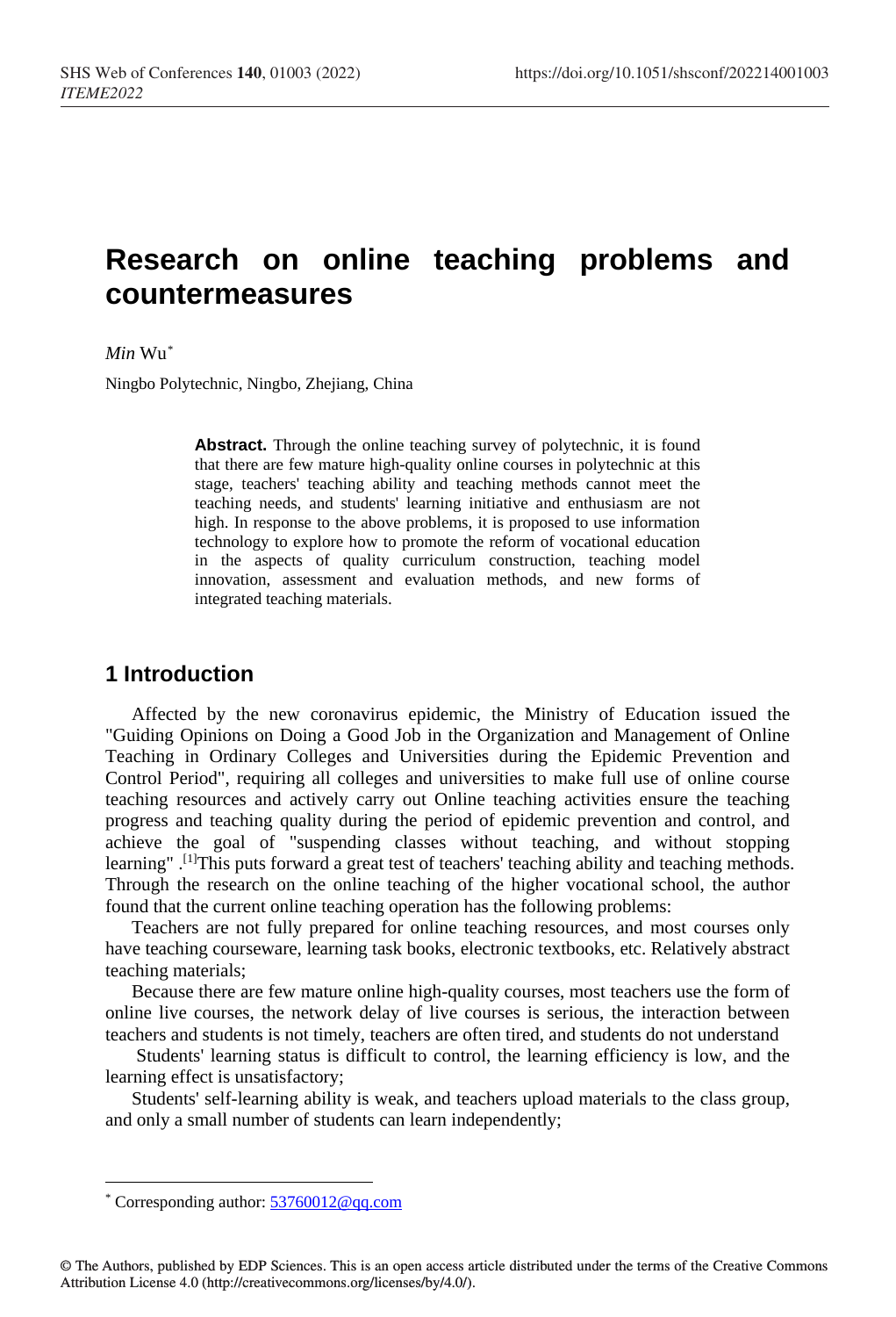There is no complete learning evaluation Mechanism, teachers are more subjective, and there is no reference standard;

It is difficult to carry out practical operations, and it is impossible to learn by doing.

Through the above investigation, we can find that there are few mature high-quality online courses in higher vocational colleges at this stage, teachers' teaching ability and teaching methods cannot meet the teaching needs, and students' learning initiative and enthusiasm are not high. Therefore, how to adapt to the "Internet + vocational education" "Demand, promoting the co-construction and sharing of digital resources, excellent teachers, and educational data, improving the information literacy of teachers and students, and promoting independent, ubiquitous, and personalized learning [2] are the problems to be solved in the current vocational education letter.

#### **2 Relying on the platform to build high-quality online courses**

To meet online teaching, mature high-quality courses are particularly important. With the development of information technology, various online teaching platforms such as: Smart Vocational Education, Chaoxing, Cloud Class, Wechat, MOOC, WeChat, QQ, etc. have provided a good platform for information-based teaching. Teachers should keep up with social needs, develop curriculum standards together with enterprises, deconstruct the curriculum system according to typical work tasks, develop granular resources according to knowledge and skill points [3], and use video, pictures, animation, audio, courseware and other media to be more comprehensive and three-dimensional. Explanation of knowledge points and forming a material library. Develop homework, test questions, test papers, etc. for knowledge points, and form a test question bank. For practical courses, functions such as step-by-step operation, continuous action, and learning-by-doing can be realized through micro-videos and simulation software.

#### **3 Innovative teaching mode to stimulate students' interest in learning**

At this stage, how to innovate the teaching mode and stimulate students' interest and initiative in learning is the primary problem of teaching. Teachers should make full use of information technology, change traditional teaching methods, make classrooms lively and interesting, and fully mobilize students' enthusiasm for learning.

Before class, teachers upload the learning resources of each knowledge point to the platform, and assign points to each learning resource. Students will get corresponding points for each resource they watch and participate in an activity. Teachers publish learning tasks on the bulletin board in advance. Students can learn independently by watching learning resources such as videos, PPT, and animations. They can also use brainstorming, questionnaires and other forms to conduct pre-class learning. After the students study, the students' self-learning effect is tested through pre-school test questions.

During the class, teachers can use the sign-in functions of platforms such as Chaoxing and Cloud Class to sign in, which is convenient for counting the attendance of students. In order to liven up the atmosphere, you can answer questions in the form of "shaking" and "responding". In the discussion area, the students discussed the problems and problems encountered in the self-study. The teachers discussed the problems with the students, and answered the difficult problems, and explained the common wrong questions of the students in the test. For courses with strong practice, teachers should play the experimental training process in the form of video, and explain the methods and steps of the experiment and practical training. Finally, students conduct practical exercises on the experiment and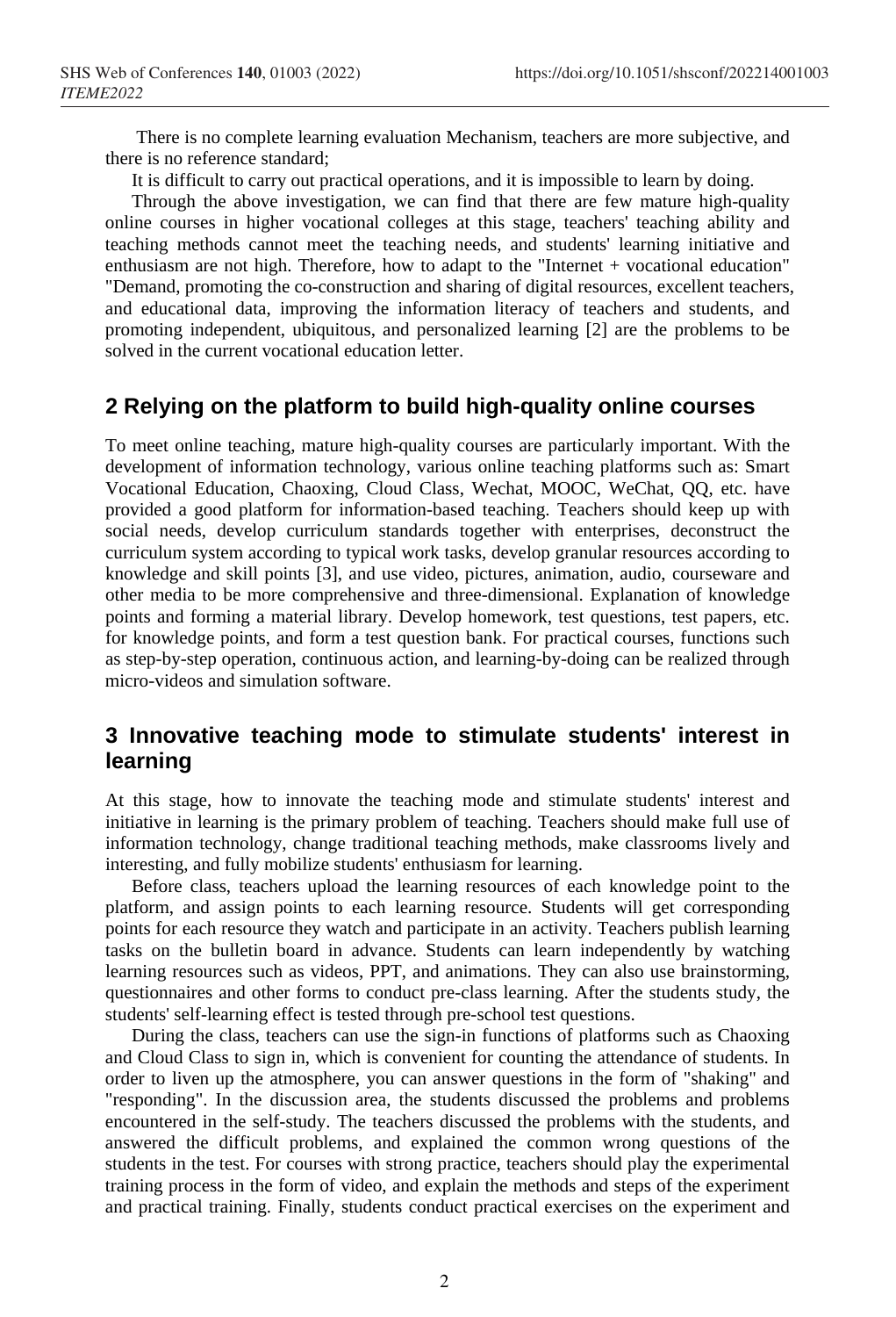training platform, and can upload the experimental training process and results to the platform to share their own experience and results.

Consolidating and digesting the learning content after class is an indispensable part of learning. Use the network platform to arrange homework, assign group tasks, organize online Q&A, and share excellent homework and excellent works on the platform, so that sharing can be realized anytime and anywhere.

Through the use of information technology, the traditional teacher-centered teaching mode is transformed into a student-centered teaching mode, and students can move, which can mobilize students' enthusiasm for learning, stimulate students' sense of learning achievement, and make teachers' teaching change easier.

### **4 Multiple assessment methods to objectively reflect students' learning ability**

The traditional evaluation method is life-long and cannot objectively reflect the learning ability of students. Information technology platforms such as Chaoxing, Cloud Class, etc. all have data statistics functions. Students' usual attendance, homework completion quality, learning effectiveness of learning resources, participation rate of teaching activities, usual test results, final test results, etc. It should be included in the assessment and evaluation of students, and the corresponding assessment ratio should be given, so as to truly reflect the comprehensive strength of students' learning. Data analysis through the platform can not only objectively and fairly reflect the learning situation of students, but also make statistics more convenient, more efficient, and more detailed in data analysis [4]. At the same time, students always pay attention to their own learning points, which can urge students to actively participate in teaching activities.

## **5 Development and application of new form integrated teaching materials**

In traditional textbooks, without the guidance of teachers, it is difficult for students to independently learn the boring theoretical knowledge and complex practical operations in the textbooks. Therefore, how to make the textbooks can display knowledge intuitively and three-dimensionally and make learning easy to understand is a question for teachers. Questions worth thinking about. The new form of integrated teaching materials can solve the above problems very well. The new form of integrated teaching materials and course resources are equipped with AR models, and you can scan the corresponding pictures in the book with your mobile phone to display model components, component structures, and mechanism principles. Scan the corresponding QR code in the book to watch the knowledge explanations such as micro-lectures and animations, so that students can learn the knowledge content without the teacher's explanation. Through the "interaction" with textbooks, students learn and operate while learning, making learning an interesting and fun process [5]. This has high requirements for teachers' personal ability. Teachers should not only design teaching content reasonably and scientifically, but also have the ability to use information technology.

# **6 Conclusion**

Through this epidemic, it is not difficult to find that the use of information technology for teaching will become a new teaching model and a new standard for measuring teachers' teaching ability. It is the future development direction of my country's vocational education.